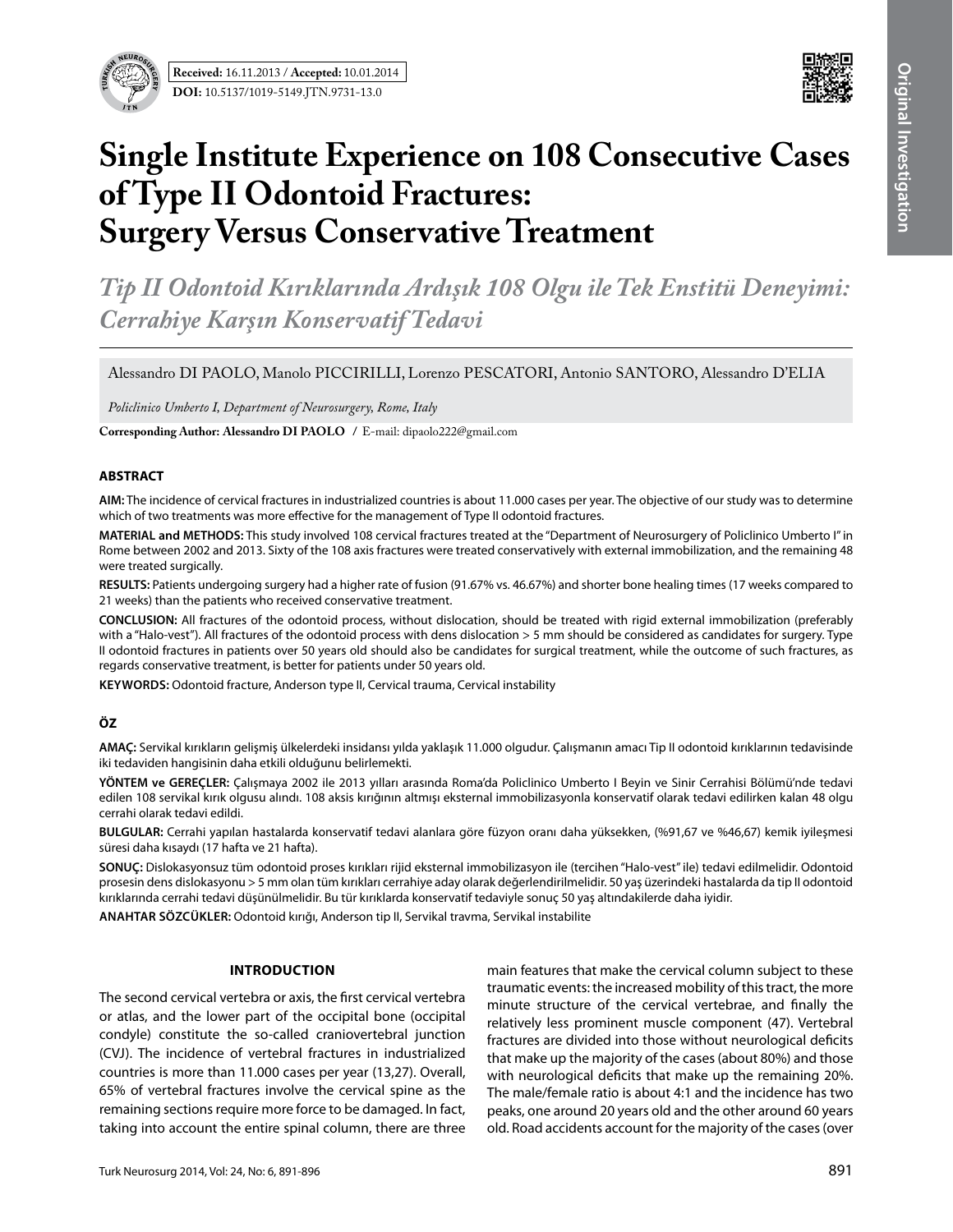40%), followed by accidents at home and work, and sports injuries. A traumatic brain injury should always be suspected in the case of neck trauma and the reverse is also true. The incidence of cervical fractures in polytrauma ranges from 1% to 6%. The most common location of cervical fractures is the axis (including the odontoid process), involved about in 25% of cases (29). A review of the literature reveals a variety of opinions regarding the treatment of odontoid fractures. Many authors believe that all fractures should be treated surgically to avoid the possible dangerous consequences of a dislocation (25, 3, 15). Hentzer and Schalimtzek (25) have found a non-union rate of 50% with conservative treatment, and therefore recommended early surgical treatment. Alexander and Davis (3) and Crutchfield and Schultz (15) have recommended operative treatment of all dislocations of atlas and the axis. Internal fixation usually involves the fusion of the first two or three cervical vertebrae (3,8). Some authors consider that external immobilization should be the initial treatment in all patients, and that surgical treatment is rarely necessary (4,11,12,35,44). Böhler (12) found union in 35 of 37 cases treated conservatively and said that "only in exceptional cases there is indication for surgery."

Given the wide disparity of opinion regarding the effectiveness of the treatments for axis fractures, the aim of this study was to compare conservative and surgical treatment using the "Chi Square Test" and "p values". We included a series of 108 consecutive cases of type II odontoid fractures according to the "Anderson, D'Alonzo" (5) classification and tried to determine which of the two treatments (conservative vs. surgical treatment) was the most valid.

## **Patients and Methods**

108 consecutive cases of type II odontoid fractures presented at the Department of Neurosurgery of "Policlinico Umberto I" hospital in Rome from 2002 to 2013.

We excluded patients with type II odontoid fractures due to degenerative diseases such as rheumatoid arthritis, and patients with abnormalities of craniovertebral junction, first of all the "os odontoideum" from this study.

All patients were assessed with an accurate neurological examination at admission and underwent cervical x-ray in three projections as anterior-posterior, latero-lateral and open mouth projection together with a CT and MRI scan within 24 hours.

Surgery was performed within 72 hours after the injury. The presence of neurological symptoms due to spinal cord compression, and a dislocation of the dens greater than 5 mm were factors influencing the surgical choice.

There were three surgical treatment options: occipitalcervical fusion (33), posterior C1-C2 stabilization (24) and dens screw fixation (7). Dens screw fixation was performed in those fractures with intact transverse ligament and proper dens alignment. Dens dislocation greater than 5 mm was a contraindication for this surgical option (7), and therefore we

opted for posterior C1-C2 stabilization in these cases (24), and in the case of combined C1-C2 fracture with atlanto-axial dislocation and displacement of the dens greater than 5 mm, for occipital-cervical fusion (33).

On the other hand, conservative treatment was performed with a "Philadelphia" type collar and SOMI brace or with a "Halo-Vest". Follow-up was performed about thirty days after hospital discharge with two-projection cervical radiography. A CT scan with coronal and sagittal reconstruction was performed from 2 to 6 months after treatment in order to demonstrate complete fusion of the dens. Follow-up was prolonged until complete recovery in patients where the first treatment option was unsuccessful. Patients were periodically contacted by telephone to check their condition.

# **Results**

The follow-up of the patients ranged from about one month to two years.

We assessed 108 type II odontoid fractures (5) (16 that also involved C1 and 4 the body of C2) in this study. The average age on admission was 62.6 years (range 28 to 84 years). There were 40 females (mean age 68 years, ranging from 47 to 80 years) and 68 males (mean age 57.3 years, range 28 to 84 years) with a M/F ratio of 1.7/1.

There were 88 type II C2 isolated fractures and 20 combined C1-C2 fractures (Table I). The causes of trauma are presented in Table II.

Neurological examination upon admission revealed that 14.8% of the patients presented with neurological deficits: There were 8 patients with tetraparesis (2 severe and 2 less severe), 4 patients with loss of strength in the upper limbs (right upper limb > left upper limb), and 4 patient with paresis of the left side of the body. The average inpatient duration was

# **Table I:** The Number and the Type of C2 Fractures

| N° of fractures          | <b>Cervical fracture type</b> |
|--------------------------|-------------------------------|
| 88 Isolated C2 fractures | C2 type Anderson II           |
| 20 combined fractures    | $C1-C2$                       |

## **Table II:** The Causes of Cervical Trauma

| <b>Causes of cervical trauma</b> | N° of patients on 108 |
|----------------------------------|-----------------------|
| Automobile accidents             | 42 (39.9%)            |
| Falls                            | 66 (61.1%)            |
| Falls at home                    | 16                    |
| Falls as a result of ailments    | $\overline{4}$        |
| Accidents at work                | 4                     |
| Falls by tram                    | $\overline{4}$        |
| Fallen down the stairs           | 12                    |
| Falls from a tree                | 14                    |
| Falls in the street              | 12                    |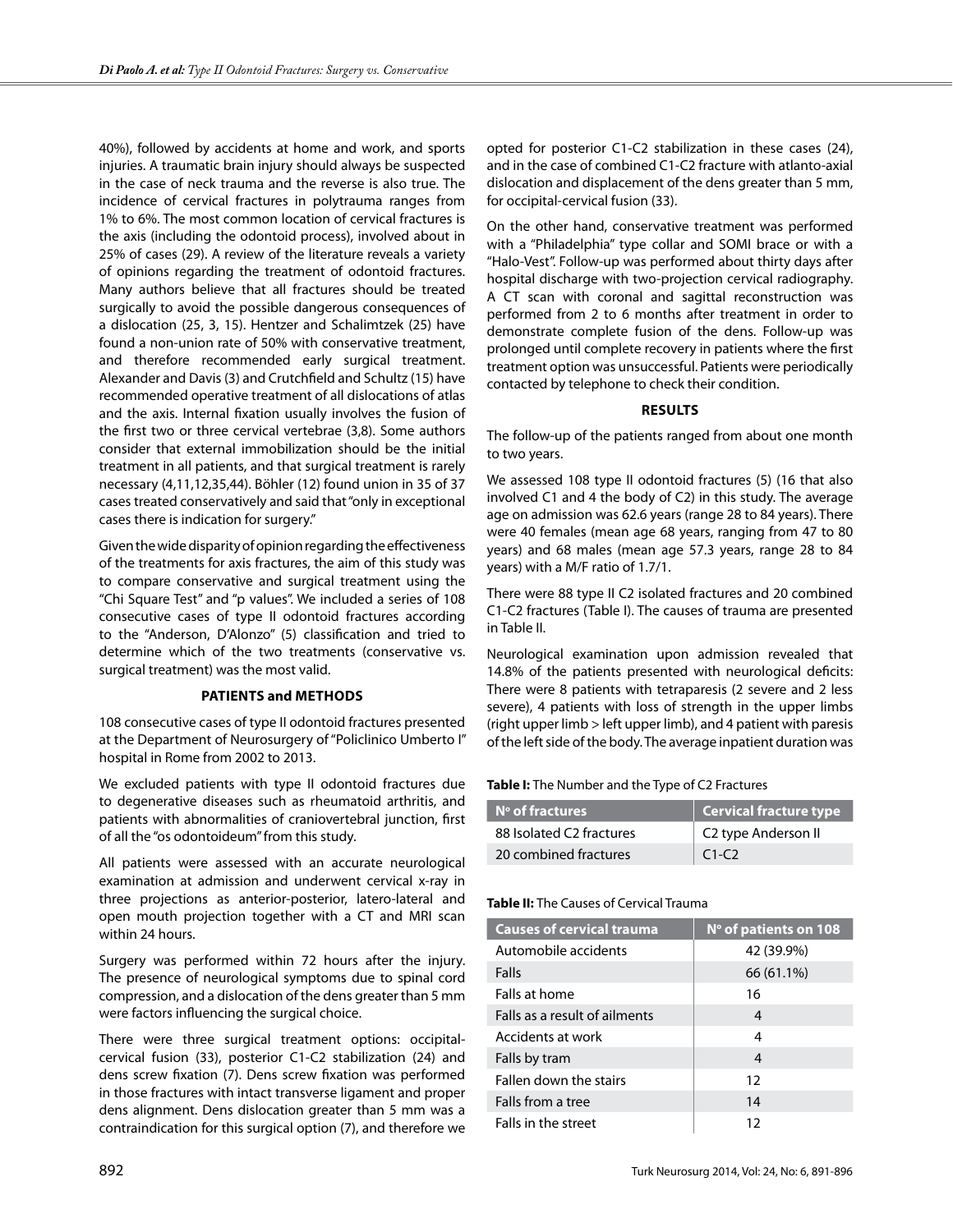7.9 days, ranging from 2 days to 24 days. 36 patients (33.34%) had associated injuries (Figure 1) consisting of 16 rib fractures (4 with left pleural effusion and pneumothorax), 10 fractures of the lower limbs (2 lower part of the left patella, 8 tibia and fibula of the left leg), 4 fractures of the paranasal sinuses (2 maxillary sinus and right frontal sinus, 2 sphenoidal sinus), 4 fractures of the roof and floor of the right orbital cavity, and 2 left wrist fractures.

Conservative treatment was used for 60 patients (average age of 60.35 years): 40 (12 females and 28 males) with a "halo-vest" system, 20 (12 females and 8 males) with a "Philadelphia" type collar and bed rest plus a SOMI brace in the sitting or walking position.

Surgical treatment was used for 48 patients (average age 66.7 years): 20 (4 females and 16 males) with dens screw fixation (7), 12 (8 females and 4 males) with occipital-cervical fusion (33), and 16 (4 females and 12 males) with posterior C1-C2 stabilization (24) (Table III).

The dens was displaced anteriorly in 56 patients and posteriorly in 48 patients while 4 patients had no dislocation. The dislocation ranged from 1 mm to 11 mm (Figure 2).

Overall bony fusion was observed in 72 patients (66.6%) within a mean duration of approximately 19 weeks, ranging from 8 weeks to 28 weeks. Of the 60 patients conservatively treated, 28 (46.6%) showed radiographic fusion at the level of the odontoid fracture. The mean duration to bone healing was approximately 21 weeks, ranging from 13 weeks to 28 weeks.

Fusion of the fracture was found in 44 (91.67%) of the 48 patients undergoing surgery. The mean duration until bone healing was approximately 17 weeks, ranging from 6 weeks to 25 weeks. Patients undergoing surgery therefore had a higher rate of fusion (91.67% versus 46.67%, statistically significant: p <0.05, as calculate with the "Chi Square Test") and, as mentioned above, shorter bone healing times (17 weeks compared to 21 weeks) than patients who received conservative treatment (Table IV). The first treatment was not

successful in 36 (33.33%) of the total number of 108 patients. In fact, 32 patients did not show bone healing on followup CT and reported persistent neck pain after conservative treatment (20 females and 12 males, average age 70.6 years, with an average dens dislocation of 6.1 mm, 20 anteriorly and 12 posteriorly). In addition, 2 of these 32 patients had an infection of the "Halo-vest" pins. The remaining 4 patients, who were surgically treated, did not show any bone healing on radiographic follow-up and did not have complete recovery of their neurological symptoms (tetraparesis). Of these 36 patients with unfavorable outcome, 32 (initially treated conservatively) underwent surgery as follows: 20 dens screw fixation (7), 6 posterior C1-C2 stabilization (24), and 6 occipital-cervical fusion procedures (33). All these patients presented with bone healing after a mean value of 16 weeks (range 14-20 weeks). As regards the other 2 patients, who had initially undergone surgery, 1 died later when 79 years old (diabetes, hypertension, severe osteoporosis; fracture with 8 mm posterior dens dislocation), and 1 (84 years old, Anderson II type fracture with 5 mm posterior dens dislocation) received conservative therapy with a rigid collar for 3 months and experienced partial benefit as regards the neck pain but had little relief from the neurological symptoms.

# **Discussion**

The craniovertebral junction (CVJ) is a complex region that includes the occiput, in particular the occipital condyle (C0), and the first portion of the spine formed by the first and second cervical vertebrae: atlas (C1) and axis (C2). It is a transition between the skull and the cervical spine. This is the most mobile part of the cervical spine. The unique configuration of the bones and ligaments of the craniovertebral junction allows complex movements. The ligaments allow these movements, thus ensuring stability without compromising the delicate neural structures herein (2).

Odontoid process fractures, the focus of this work, are the most common fractures among those of the axis. They are responsible for approximately 25% of fractures of the cervical spine. According to the classification of "Anderson-D'Alonzo

**Table III:** The Conservative and Surgical Treatment Options for Type II Odontoid Fractures that were Performed

| $\blacksquare$ N° of patients         | <b>Conservative treatment</b>                                                                                |
|---------------------------------------|--------------------------------------------------------------------------------------------------------------|
| 60 (24 females and 36 males)          | 40 (12 females and 28 males) with "Halo-vest"<br>20 (12 females and 8 males) with collar type "Philadelphia" |
| $\mathsf{N}^{\mathsf{o}}$ of patients | <b>Surgical treatment</b>                                                                                    |
| 48 (16 females and 32 males)          | 20 (4 females and 16 males) dens screw fixation                                                              |
|                                       | 16 (4 females and 12 males) posterior C1-C2 stabilization                                                    |
|                                       | 12 (8 females and 4 males) occipital-cervical fusion                                                         |

## **Table IV:** The Features of Bone Healing for Surgery and Conservative Therapy

| $\blacksquare$ N° of patients: 108 | <b>Surgical treatment: 48 patients</b> | $\vert$ Conservative treatment: 60 patients $\vert$ p value |        |
|------------------------------------|----------------------------------------|-------------------------------------------------------------|--------|
| Bone healing time (weeks)          | Average; 17 weeks                      | Average; 21 weeks                                           | 0.021  |
| Fusion rate (%)                    | 91.67%                                 | 44.67%                                                      | 0.0013 |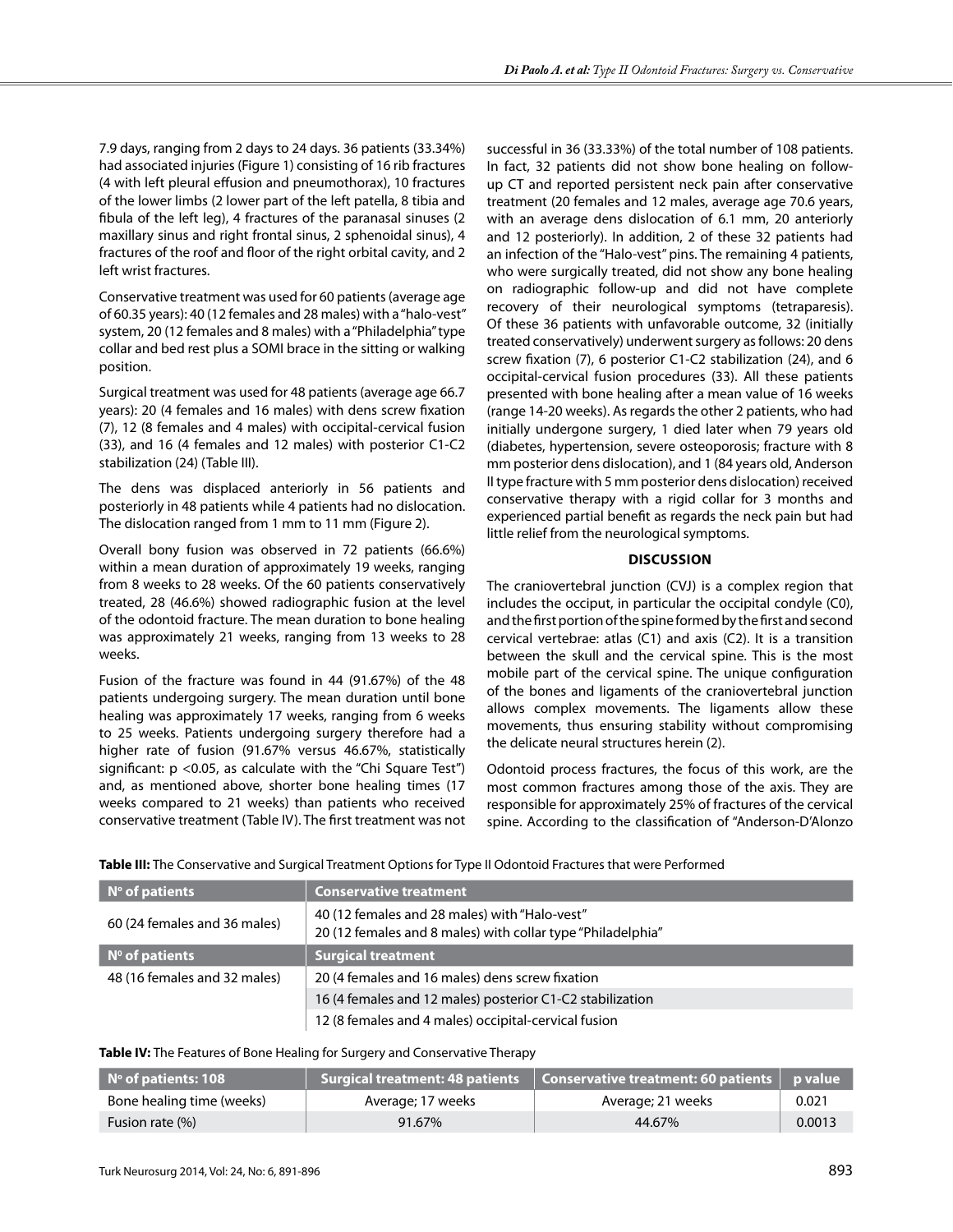





**Figure 2:** Dens dislocation.

(5)" we can distinguish three types. Type I fracture (about 5%) extends through the tip of the dens. This type is usually stable. Type II fracture (> 60%) extends through the base of the dens. It is the most commonly encountered fracture for this region of the axis. Type III fracture  $(> 30%)$  extends through the vertebral body of the axis (5).

Appropriate treatment for type II fractures has been the subject of much research but it is still a matter of discussion (26,28,34,45,46). In recent literature, there seems to be a growing trend to surgery as high rates of fusion and return to good function of the cervical spine have been highlighted (1,10,18,19,32). In contrast, there are several studies which report negative results for surgical treatment of fractures of the odontoid process, particularly in elderly

patients with increased anesthetic risk and decreased bone quality (6,21,40,43). Conservative treatment by external immobilization ("Halo-Vest") or, alternatively, the use of rigid cervical collar, rather than an initial surgical approach was preferable in this category of patients (6,43,31). Many authors have turned their attention to certain factors such as the age, the degree of subluxation, the delay in the treatment, and the morphology of the fracture, which could be indicative of a possible surgical or conservative treatment (9,17,22). We observed a significant difference regarding the duration for bone healing between patients treated conservatively and patients undergoing surgery (p <0.05, calculated through the "Chi Square Test"). Furthermore, patients undergoing surgery have a higher rate of fusion (91.6% versus 46.6%,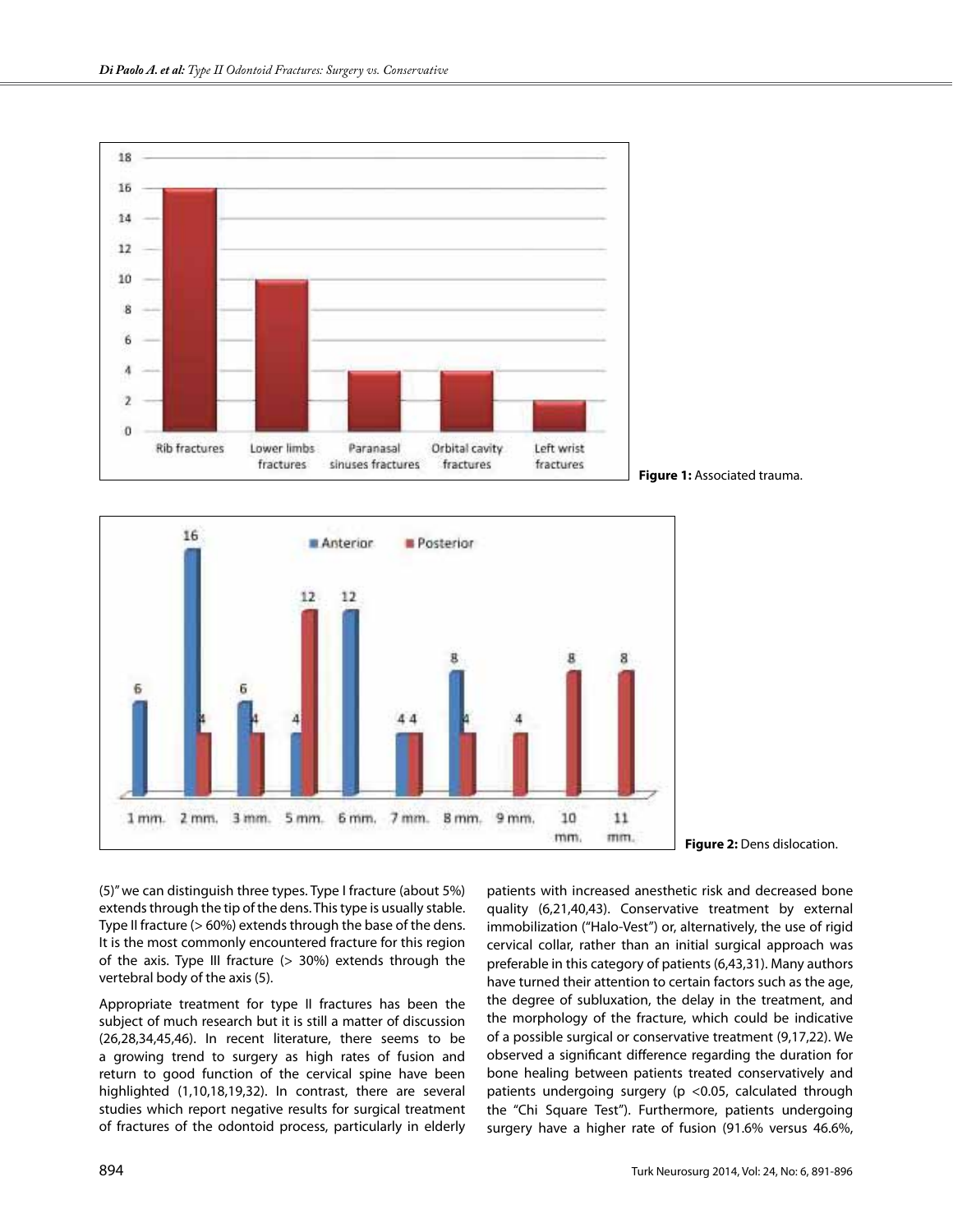statistically significant: p <0.05, always calculated through the "Chi Square Test") and, as mentioned above, the bone healing times are shorter (17 weeks compared to 21 weeks) than in patients who received conservative treatment. In relation to the healing of the fracture, and then to its fusion, a series of studies have enumerated the potential risk factors for non-union of Anderson II fractures of the odontoid process (14,26,28,34,40,42,45,46). Factors such as the age of the patient, the degree of dens dislocation, the delay in the treatment and the presence of neurological deficits have been reported to influence the outcome of bone fusion. Several authors have considered advanced age as the most significant risk factor for non-union (28,37,40,42). Lennarson et al. (28) have analyzed a series of patients with Anderson II fractures and found that patients with more than 50 years old were 21 times more prone to failure as regards conservative treatment by "Halo-Vest" compared with patients younger than 50 years old. This finding is in agreement with our study because it is seen that the average age of the 32 patients whose conservative treatment failed was 70.1 years, whereas the 28 patients in whom conservative treatment was successful had an average age of 45.91 years. Further studies have highlighted the importance of the dislocation of the dens in relation to the rate of fusion (14,26,42). A dens dislocation > 5 mm, in particular towards the posterior, has been presented as a risk factor for the non-union of the fracture type Anderson II (14,21,23,26). Koivikko et al. (26) have stated that fusion probably does not occur in these cases due to insufficient contact of the bone fragments and therefore a poor blood supply, or because posterior displacement reflects more extensive ligament injuries (38). Our results also agree with these studies: 36 patients who did not show union of the fractures (32 treated conservatively and 4 addressed prior to surgery) had an average dislocation of 6.37 mm (20 anteriorly and 16 posteriorly).

#### **Conclusion**

Type I and type III fractures, according to the classification of "Anderson-D'Alonzo", tend to heal well after conservative treatment with external immobilization by halo-vest (fusion rate about 100% in type I and about 90% in type III) (30,41). Regarding fractures of type II, (5) associated with atlantoaxial instability, treatment options remain controversial (30,41). Some authors maintain the effectiveness of surgical treatment for these types of fractures (20, 36) but various options are possible as regards patients with fracture of the odontoid process (16, 39). The goals of treatment in these cases are radiographic bone fusion, the disappearance of pain and return to normal daily routine. Surgical treatment showed a higher fusion rate (91.67%) compared to conservative treatment by "Halo-vest" or by collar type "Philadelphia" (46.67%, p <0.05) in our study; bone healing time was also shorter (17 weeks versus 21 weeks, p <0.05). However, in certain situations such as in cases of dens dislocation less than 5 mm. and in younger patients (<50 years), conservative treatment ("Halo-vest" or collar type "Philadelphia") may be

as effective as surgery. The surgical management of these fractures is recommended in older patients (> 50 years) and in those with dens dislocation is  $> 5$  mm. In these situations, other factors such as the preference of the patient and the experience of the surgeon may be taken into consideration for a better treatment option. In conclusion, certain principles have been learned as regards the management of type II fractures according to the classification of "Anderson-D'Alonzo " on the basis of the cases analyzed in this Institute (Policlinico Umberto I in Rome, Department of Neurosurgery):

- All fractures of the odontoid process without dislocation, should be treated with rigid external immobilization (preferably by "Halo-vest").
- All fractures of the odontoid process with dens dislocation > 5 mm. should be considered as candidates for surgery.
- Type II fractures, according to the classification of "Anderson-D'Alonzo", in patients over 50 years old should also be candidates for surgical treatment, while the outcome of such fractures as regards conservative treatment is better in patients under 50 years old.

#### **REFERENCES**

- 1. Aebi M, Etter C, Coscia M: Fractures of the odontoid process. Treatment with anterior screw fixation. Spine 14:1065–1070, 1989
- 2. Debernardi A, D'Aliberti G, Talamonti G, Villa F, Piparo M, Collice M: The Craniovertebral junction area and the role of the ligaments and membranes. Neurosurgery 68:291–301, 2011
- 3. Alexander E, Davis CH: Reduction and fusion of fracture of the odontoid process. J Neurosurg 31:580-582, 1969
- 4. Amyes EW, Anderson FM: Fracture of the odontoid process. Report of sixty-three cases. Arch Surg 72: 377-393, 1956
- 5. Anderson LD, D'Alonzo RT: Fractures of the odontoid process of the axis. J Bone Joint Surg Am 56(8): 1663-1674, 1974
- 6. Andersson S, Rodrigues M, Olerud C: Odontoid fractures: High complication rate associated with anterior screw fixation in the elderly. Eur Spine J 9:56–59, 2000
- 7. Apfelbaum RI, Lonser RR, Veres R, Casey A: Direct anterior screw fixation for recent and remote odontoid fractures. J Neurosurg 93:227–236, 2000
- 8. Apuzzo MLJ, Heiden JS, Weiss MH, et al: Acute fractures of the odontoid process. An analysis of 45 cases. J Neurosurg 48: 85-91, 1978
- 9. Apuzzo MLJ, Heiden JS, Weiss MH: Acute fractures of the odontoid process. J Neurosurg 48:85-91, 1978
- 10. Bhanot A, Sawhney G, Kaushal R, Aggarwal AK, Bahadur R: Management of odontoid fractures with anterior screw fixation. J Surg Orthop Adv 15:38–42, 2006
- 11. Blockey N J, Purser DW: Fractures of the odontoid process of the axis. J Bone Joint Surg Br 38:794-817, 1956
- 12. Böhler J: Fractures of the odontoid process. J Trauma 5: 386-391, 1965